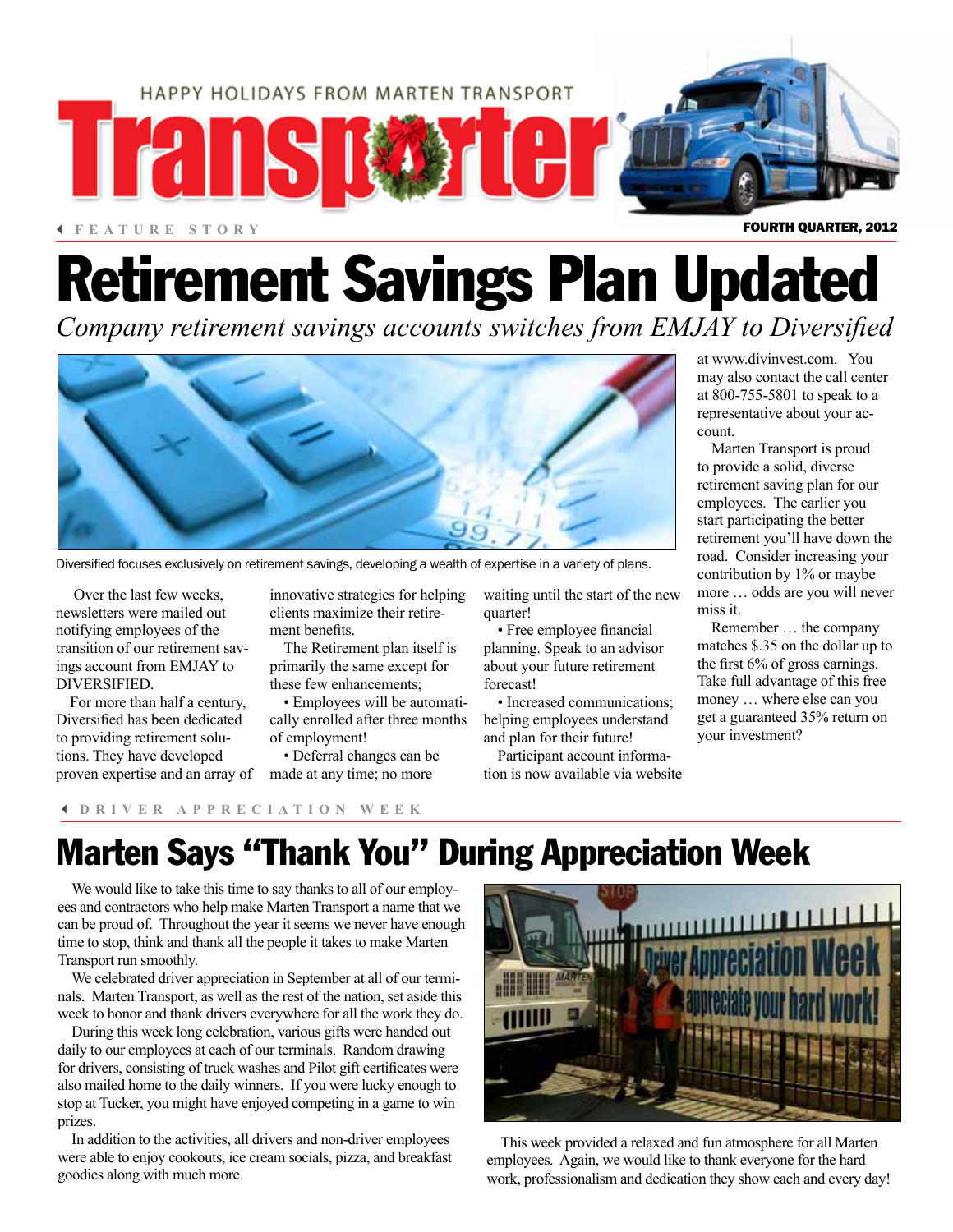3 **BENEFITS**



## Something to Chew On: Insurance Benefits *As a self-insured entity, many factors affect company coverages and earnings*

Every day we hear about the rising cost of benefits … but how does that affect employees or Marten Transport? Our company is self-insured, which means we are "the insurance company". Marten pays all the claims and administrative costs for over 4,000 covered employees and family members.

To give a quick snapshot of the cost through October, Marten has paid over \$12.7 million dollars in claims this year. By year end we expect to reach over \$15 million. This is money coming straight out of our pocket, not a third party insurance company. Many factors affect our company's earnings. As these numbers portray,

health care costs substantially carve out of the company's profits as well. Marten is proud to offer a comprehensive plan as part of your total compensation as an employee. Yet, we ask that employees remain mindful of their health choices and unnecessary spending as it does impact the bottom line.

#### 3 **DRIVER BONUSES**

# More Drivers Earning Performance Bonus

*Drivers earning bonuses up 10 percent; more than \$163,000 paid in September* 



We are extremely pleased to announce that 45% of our drivers qualified for a performance bonus in August, up 10% from July! We appreciate your hard work to attain this bonus. The company paid out just over \$163,000 in performance bonuses in September to our drivers! These results are again proof that the monthly

bonus program is working and our top performers are being rewarded for their hard work and dedication.

This bonus program also shows our commitment to you, our valued drivers, in this new era of trucking. Since December of 2011, our bonuses, detention pay and other accessorial pay increases have had

the effect of raising our driver wages by three cents per mile! But we realize that driver earnings are more than just the high cents per mile you receive. It's a combination of strong earnings, removing the roadblocks to driver productivity such as detention and layover, and providing you with quality, well maintained and reliable

equipment that allows you to do your job. Our monthly bonus programs reward you for all your hard work. It's what we call the Total Package to make our drivers some of the top compensated drivers in the industry!

Again, congratulations to our bonus earners for a job well done!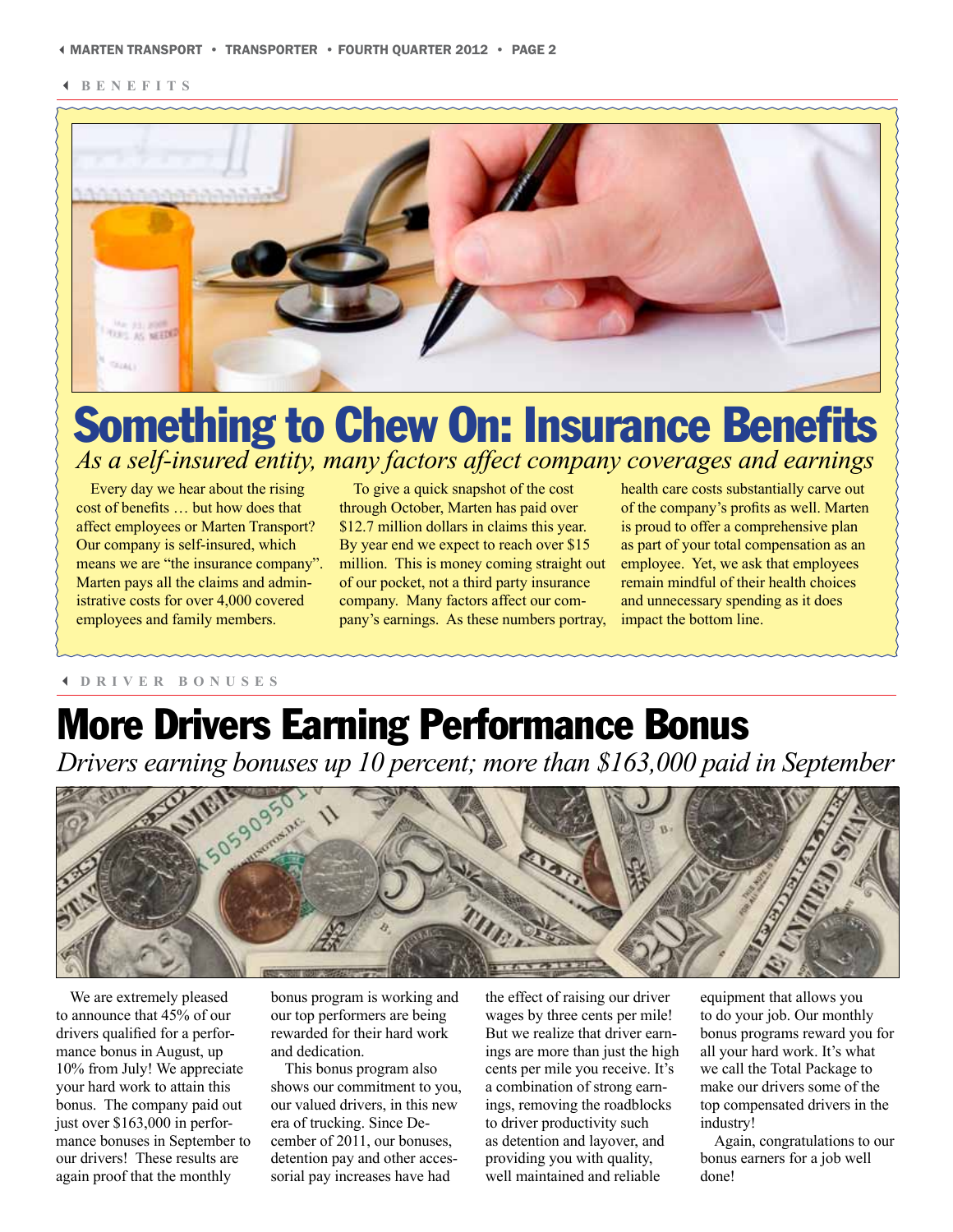# Options Available for Diabetic Supplies

*Consumer Reports lays out pricing for over the counter test strips and meters*

If you or someone in your family struggles with diabetes consider a recent magazine article that identified how much money diabetics can save when buying over the counter blood glucose meters and test strips. Certified phlebotomists tested 21 different meters and test strips to see how easy they were to use and how accurate the readings were. They looked at the cost of the meter and a year of the test strips (costs based on four a day) and came up with the best performers. The top three store brands are listed below. All three meters were found to be small and very accurate.

• Relion Micro, price \$15 and 4 strips a day for a year is \$569, sold at Walmart

• Up & Up, price \$9 and 4 strips a day for a year is \$818, sold at Target

• TrueResult, price \$18 and 4 strips a day for a year is \$1,051, sold at Walgreens, CVS, Rite Aid

These store brands were compared to other name brand monitors which were also top picks, however, the cost was substantially more. The lowest name brand monitor was \$20 but the test



INFORMATION SOURCE: Consumer Reports, 2012 Shopsmart Magazine

strips for a year were \$1,708. The highest name brand was \$84 and the test strips were \$1,752 for the year.

The next time you are purchasing diabetic supplies, take time and consider your options. Purchasing the supplies over the counter then using pre-tax flexible spending dollars is a great way to substantially lower your diabetic costs.

### Health Insurance an Important Benefit *Credits offered for employees and spouses who complete health risk assessment*

Health care coverage is one of the most important benefits Marten Transport provides for employees and their families. Over the years we have been ahead of the benefits curve in terms of coverage and minimal rate increases. We're proud to be able to continue these strategies for 2013.

We continue to think outside the box and implement enhancements to help limit our exposure while keeping a comprehensive plan. This year, we are offering an incentive for employees (as well as spouses who are covered under our plan) to complete an

on-line health risk assessment. Most employees have done an excellent job helping reduce costs over the years. However, we continue to see unnecessary costs due to employees using out of network providers or not addressing potential health risks. While the company continues to insulate employees from continually increasing medical costs, there will be a slight increase to premiums for 2013. That said, the following changes will be in place for 2013;

• A minimal 5% increase to premium rates, still far below national averages.

• Employees are encouraged to complete an on-line health risk assessment to better understand their health numbers and how they can improve in the future. Employees (as well as spouses covered under our plan) who choose not to complete an assessment will have an additional cost of \$10.00 added to their bi-weekly premiums.

• **Out of network medical coverage will no longer be offered. Medical coverage will only be provided to individuals who use in-network providers. Individuals who** 

**choose to use a provider that is out of network will be responsible for 100% of the cost and will not be applied to a deductible.**

For a listing of in-network providers go to www.umr.com, call 800-826-9781 or check with your provider.

• Wellness initiative offers 100% paid coverage on eligible wellness items such as … annual physical exams, colonoscopies, mammograms and immunizations. We are confident these changes will enhance our plan to further promote wellbeing and cost savings to our employees!

# Teladoc Provides Convenient Alternatives

Not feeling the best? Consider Teladoc as an option to get physician care for a fraction of the cost of an urgent care or regular visit. Teladoc is a benefit service offered to those who carry Marten's benefit plan. It provides access to licensed Primary Care Physicians, over the phone, 24 hours a day, 7 days a week. Once you are pre-registered, you will be able to speak with a national network of board certified, licensed Primary Care Physicians that can diagnose illnesses, recommend treatments and prescribe medications when necessary. TelaDoc is a convenient, cost effective alternative for minor medical problems and a current solution for the health care issues of cost and access. The co-payment is \$35.00 for each TelaDoc visit, which can be reimbursed if you have Flex Spending funds available. It's great for people on the road, but also a great fit for families at home.

Pre-register now at www.TelaDoc.com! To talk to a licensed physician call 1-800-TelaDoc or 800-835-2362.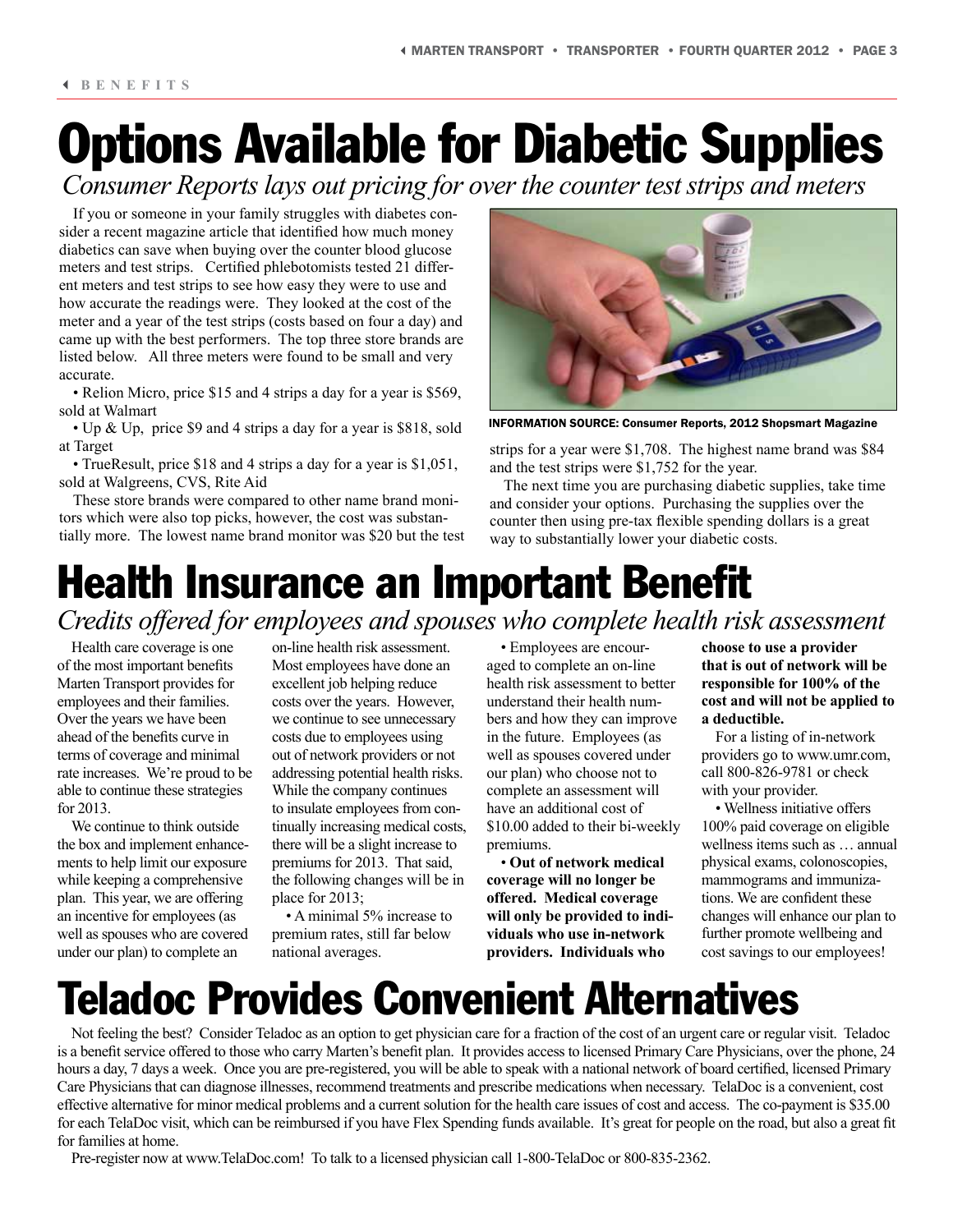3 **EMPLOYEE RETIREMENT**

## Longtime Employees Bid Marten Farewell *Geffe, Olson combined for more than half a century of service at company*

Above, Bruce Platter presents a crystal Marten truck to Bernie Olson. Right, Lois Geffe recently retired after 27 years with Marten.

When Lois Geffe started working for Marten Transport in 1986 there were less than 10 office employees. A lot has changed since then. Today there are more than 600 non-driver employees. In her 27 year tenure here at

Marten, Lois was involved in many departments within Accounting, most significantly Accounts Payable.

We hope she will enjoy her time reading books, volun-

teering at the local nursing home, providing companionship for those she visits, and most importantly; spending time with her grandchildren!

Bernie Olson is retiring after 25 years with Marten Transport. She started in March of 1987 and her last day was October 12th.

During her employment she had many positions within the Operations De-

> partment. Bernie's plans for retirement are to spend more time with her kids and grandchildren. You will also be able to find her relaxing by doing gardening or yard work. Marten would

like to thank both of these employees for their years of service and wish them the best of luck in their retirement.

#### 3 **OPERATIONS**

# Drivers + APUs = Reduced Idle Times

*Latest fleet summary shows Marten dipping to all-time low idle percentage*

Idle time numbers are in for October and we have an all-time record low of just 1.63%! And if that wasn't good enough, idle time for the first week of November dipped to 1.36%! For the first three quarters of 2012, our idle time was 2.21%, down from 4.38% in 2011. We owe these fantastic results in large part to our drivers! These numbers are so incredible, even the APU manufacturers are astounded and other carriers are in disbelief!

Every hour of engine idle uses one gallon of diesel fuel. At \$4.00 per gallon, that adds up quickly. Our APUs use just one pint per hour. That is why it is so critical to inform your fleet manager and our maintenance team immediately if your APU malfunctions. APU repairs are a top priority to make sure drivers are comfortable and also to reduce engine idle. It's how we've achieved these low idle numbers and we need your help to continue to outperform.

It is cost saving measures like this that have allowed Marten Transport to make increases to our driver pay package in the form of higher hourly detention pay, maintenance downtime pay and monthly bonuses. So keep those APUs running and the big engine shut down.

# Thank You Drivers - Great Job!



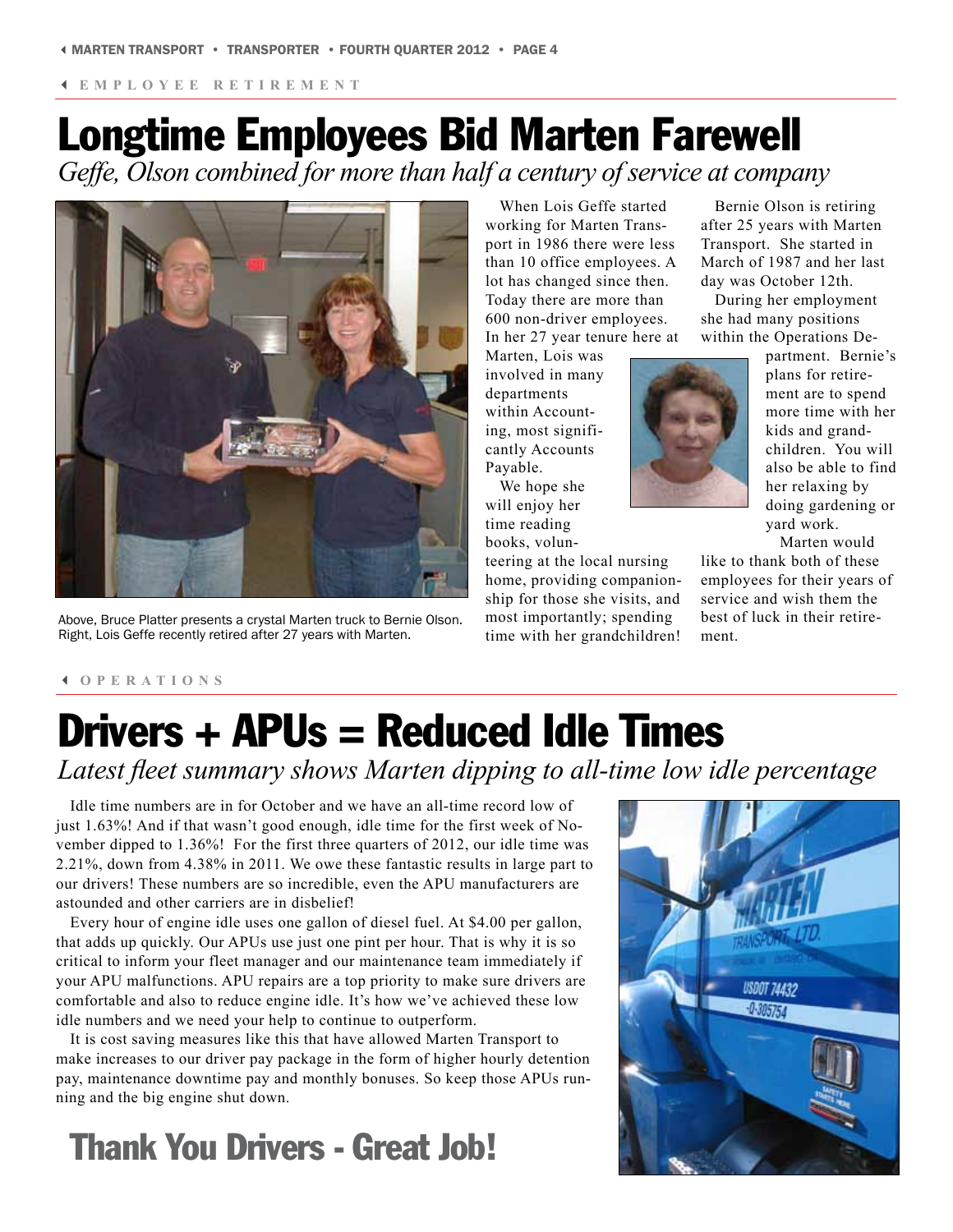#### 3 **E M P L O Y E E R E C O G N I T I O N**



EJ Funk (left) and Steve Ottinger (right) have together been part of the Marten family for seven decades.

### Still Going Strong! *Ottinger, Funk celebrate combined seven decades at Marten Transport*

Steve Ottinger started at Marten Transport in 1972 washing trucks. At that time he did not yet have a driver's license so he and Randy would ride their dirt bikes from Modena to work. When he was finally old enough, he became a driver for Marten hauling bulk milk and gasoline. His driver number is 100. His next position with Marten was in the maintenance department. Most people know Steve as the Trailer Shop Foreman at the Mondovi Terminal!

Steve has a book full of memories working with Roger, Florence and Randy and continues to make memories at Marten Transport. Congratulations Steve!

Congratulations to EJ Funk who started with Marten Transport in 1981 as an Independent Contractor. EJ was inducted into the 3 Million Mile Club in 2008. He was in the first group of inductees for 3 million miles of safe driving. Today EJ continues as a contractor leased on with Marten Transport.

Thank you for 30-plus years of driving!

3 **I N T E R M O D A L** 

## Doubling Up *New containers allow double-stacking and decrease operations costs for Intermodal*

Last year, Marten Transport purchased 200, 53 foot intermodal containers to compete in a new arena, non-temperature controlled freight. These containers were manufactured at CIMC in China and brought in at the Port of Los Angeles.

After a few initial challenges such as learning the difference between moving containers on chassis and our trailers, we began shipping in November of last year. This couldn't have been done without the dedication of all our intermodal drivers. The Ontario Terminal was also a huge part in getting this set up as they installed all the GPS units and made adjustments to 5th wheels to allow for the different sized chassis.

The main difference between our containers and our trailers (aside from not having a refrigeration unit) is that the containers are completely separate units from the wheels. The containers are mounted on and lifted off the chassis at the railroad and are lifted on double stack trains, thus the term COFC, which stands for "Container On Flat Car". Double Stack trains allow the railroad to fit more shipments on a single train and cut down on the transportation and the fuel cost.

Another difference, since railroads do not allow most carriers to have their own 53' chassis, is that we rely on TRAC leasing for our chassis on a trip by trip basis. This adds a challenge, since the last driver that used the chassis may not have reported any damages when they brought it back with their container load. Pre-trip inspection and securement of the container to the chassis is top priority when picking up loads at the rail ramp. All repairs are done on-site, 24 hours a day at most of the rail ramps, at no additional cost to Marten.

The COFC Intermodal department of Marten Transport LTD, is based in Westchester, Illinois and the Operations department is managed by Rob Swyter. Daily Operations and Customer Service is handled by Peter Fribert. Operations Coordinator is Dorie Broderick Duffy.

As the number of customers using our new service grows, we will continue to increase the size of the fleet and also continue to provide excellent service to all customers!

3 **H U M A N R E S O U R C E S** 

# Employee Manuals Now Available Via Online Access

### *Handbooks for drivers and for non-drivers plus supplements for each terminal*

Over the past few months, Human Resources has been updating the employee manuals. We have made policy revisions as well as structural changes to the manuals. As in the past, there will be one standard handbook for all drivers and a separate handbook for non-drivers. Additionally, there are now applicable supplements based on your assigned terminal location.

Please note you can view the driver manual and supplements by accessing Marten's public website:

- www.marten.com
- click on "Drivers"
- then select "Driver Handbook"

Your user name is your driver number.

Your password is your authorized payroll password that you give to your payroll representative when you call in.

This is a different password than the one you use to review your weekly payroll information.

Non-driver employees can access their manual/supplements through share point. If an employee transfers to a different terminal, it is their responsibility to read their applicable supplement for that terminal location.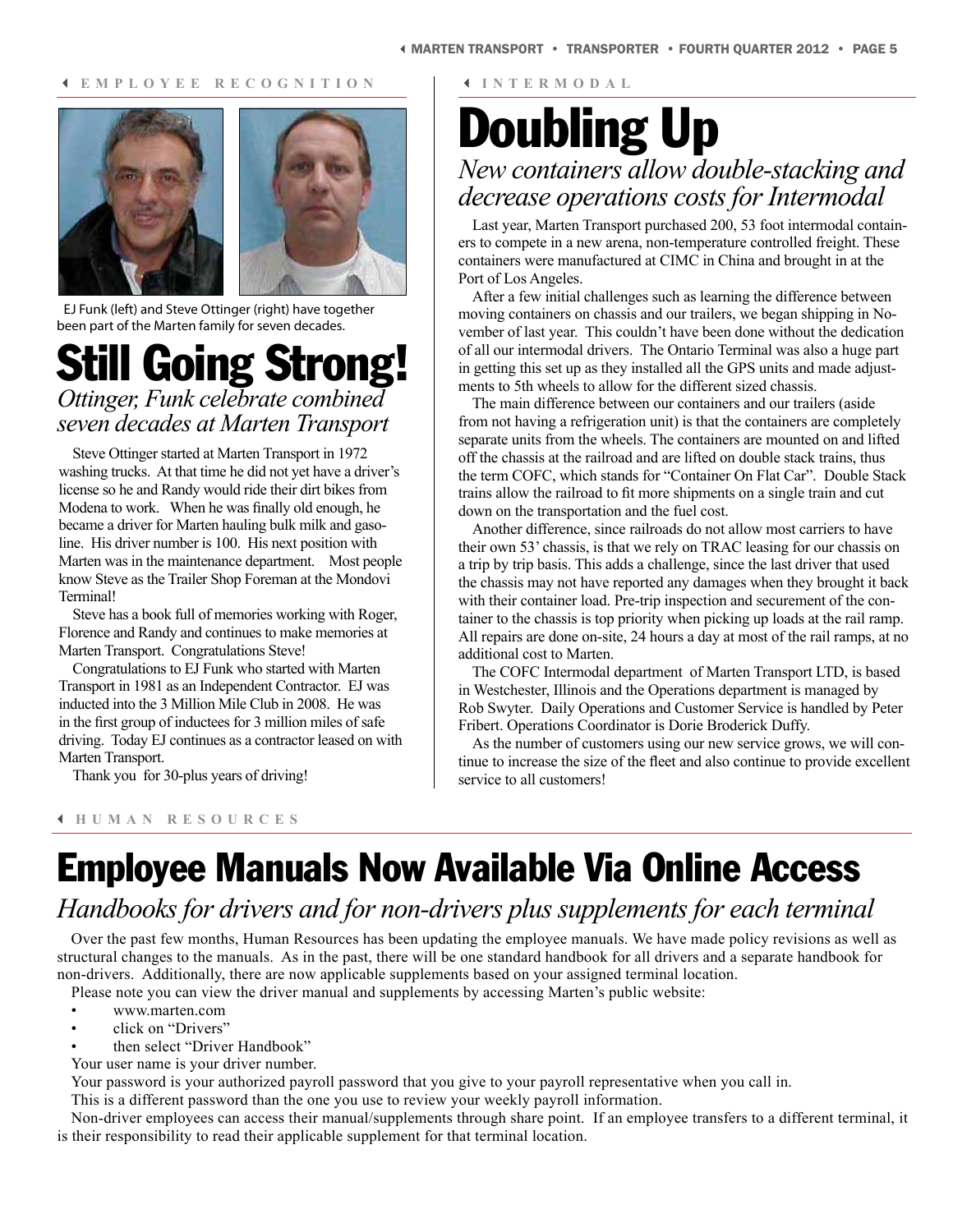3 **OPERATIONS**



# Temperature Accuracy, It's Our Business

*New "customer lock" process helps ensure proper temperatures for loads*

Marten's mission is to provide temperature protective service to our customers, and our drivers deliver 100% of that service. Achieving that goal requires all of us to pay very close attention to temperature requirements. New advancements have been made to help us be very successful in monitoring this service.

The newest advancement is our customer lock process, which helps Operations make sure we are giving our drivers the proper temperature setting and mode of reefer operation. Temperature "locks" give account managers guidance on how to set the proper temperature and mode for every load. We set these locks by looking at the temperature history of the customer, shipping facility, and commodity being hauled. This proactive measure eliminates data entry errors which reduces the risk of load loss.

The customer lock process also helps us confirm that the reefer units are running in the most efficient mode for fuel economy and commodity protection. When we enter it right and give our drivers the best information to deliver it right, we increase profits and quality customer service. It's improvements like this that help us secure the profits we need to afford the increases in pay we all enjoy.

## Driver Mentor Program Off to a Good Start *Senior drivers available to help answer questions of any kind by cell phone*



Marten Transport's new Driver Mentor Program kicked off this past summer and has been getting a great response from our drivers and non-drivers. This program was developed to help our newer drivers have a successful career at Marten. Senior drivers were chosen from each fleet to be their Driver Mentor. The Driver Mentor is available via cell phone, which their Fleet Manager will provide, to answer questions from driver. Drivers can contact their Driver Mentor to ask anything from log book questions to locations of terminals and drop yards. No question is too big or small.

So far the program has been successful in helping new drivers transition into Marten Transport as well as helping existing drivers with questions. Bob Salerno the Great Lakes Regional Driver Mentor said "I've helped so many people, just by doing

what I do. This program really works".

A big thank you to all of our Driver Mentor's for making this program successful!

| <b>Fleet</b>                | <b>Driver Mentor</b>      |
|-----------------------------|---------------------------|
| Intermodal                  | Ramon Ouesada             |
| <b>OTR</b>                  | <b>Wayne Doel</b>         |
|                             | James Hemphill            |
| <b>S. Central Regional</b>  | <b>Robert Delana</b>      |
| Northeast Regional          | David Lewis               |
| <b>Phoenix Regional</b>     | <b>Warren Sims</b>        |
| Florida Regional            | <b>Stuart Gibbs</b>       |
| <b>Great Lakes Regional</b> | <b>Bob Salerno</b>        |
| <b>Western Regional</b>     | <b>William Schumacher</b> |
| Mid Atlantic Regional       | <b>Matt Wilson</b>        |
|                             | Joe Crouch                |
| <b>Memphis Regional</b>     | <b>Calvin Jefferson</b>   |
| Southeast Regional          | Wilma Hawkins             |
|                             | <b>Scott Rye</b>          |
| <b>Kansas City Regional</b> | <b>Ken Thede</b>          |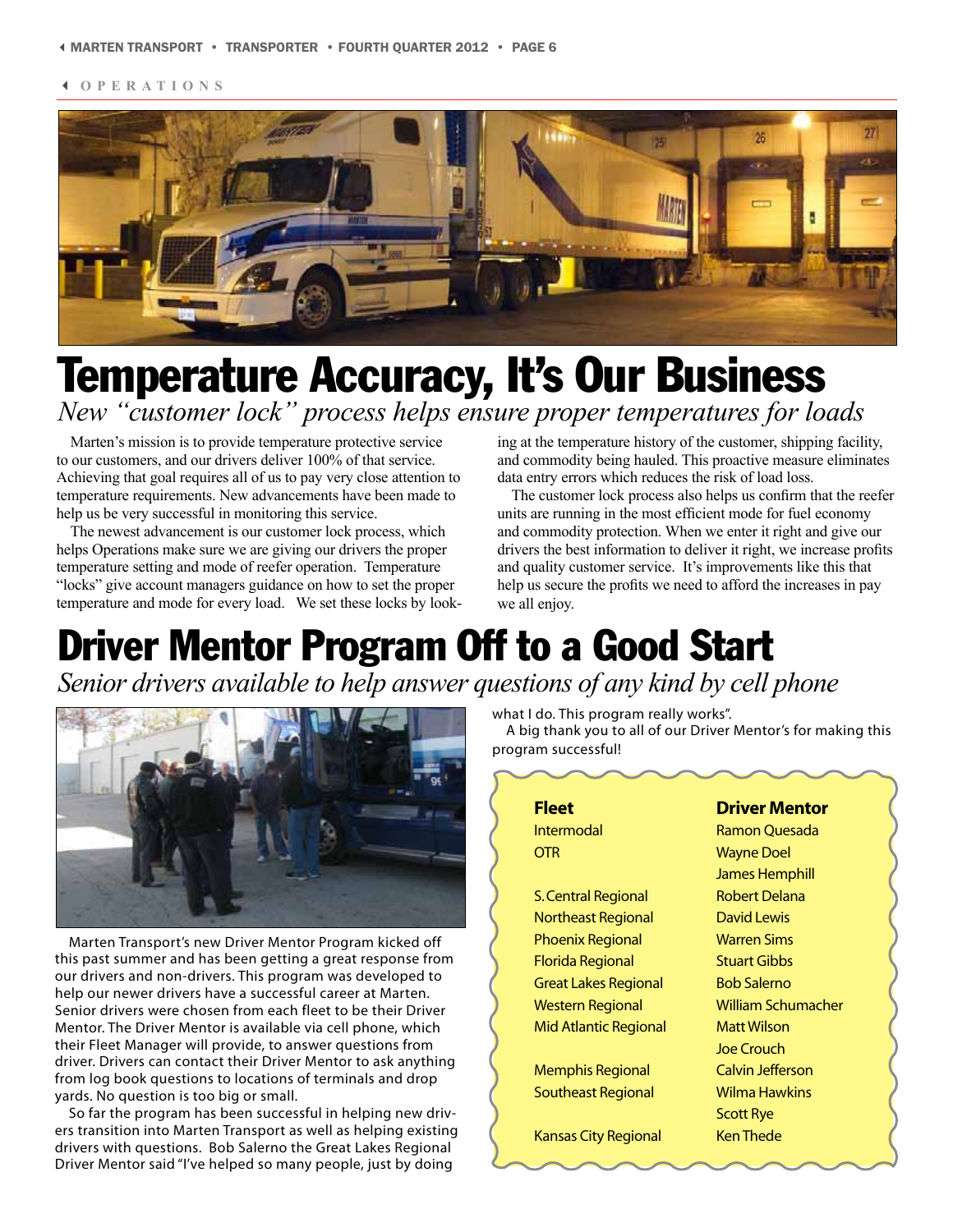#### 3MARTEN TRANSPORT • TRANSPORTER • FOURTH QUARTER 2012 • PAGE 7



tionable, do not continue under it. Likewise, if you happen to miss your turn. Stop immediately and let the directions update so you can make it to your destination without incident. Thank you for your attention to this … three topped trailers in 16 days is not the direction we can continue.



#### 3 **HUMAN RESOURCES**

## Randolph L. Marten Scholarship Program *Up to eight scholarships awarded annually for children of employees*

Marten Transport Ltd. has established a scholarship program to assist employee's children who plan to pursue post-secondary education in college and vocational programs. Scholarships are

offered each year for full-time study at any accredited post-secondary institution of the student's choice.

**Eligibility:** Dependent\* children (up to the age of 24) of full-time Marten Transport Ltd. employees who have a minimum of 1 year with the company as of the application deadline date.

*\*Dependent children are defined as natural and legally adopted children or stepchildren living in the employee's household or primarily supported by the employee.*

dents who are already enrolled in a full-time undergraduate course of study at an accredited two-four-year college, university or vocational-technical school.

> **Awards:** Up to 8 scholarships of \$1,500 will be awarded each year. Awards are not renewable, but students may reapply to the program each year they meet eligibility requirements. One recipient per family per year.

**Application:** Interested students may pickup an application in the Human Resources Department starting January 1st, or go to our web site (www.marten.com) to download an application. Completed applications and transcripts must be

post-marked no later than March 1st. Feel free to contact Nancy at 1-800-395-2031 with any questions.

High school seniors or graduates who plan to enroll or stu-